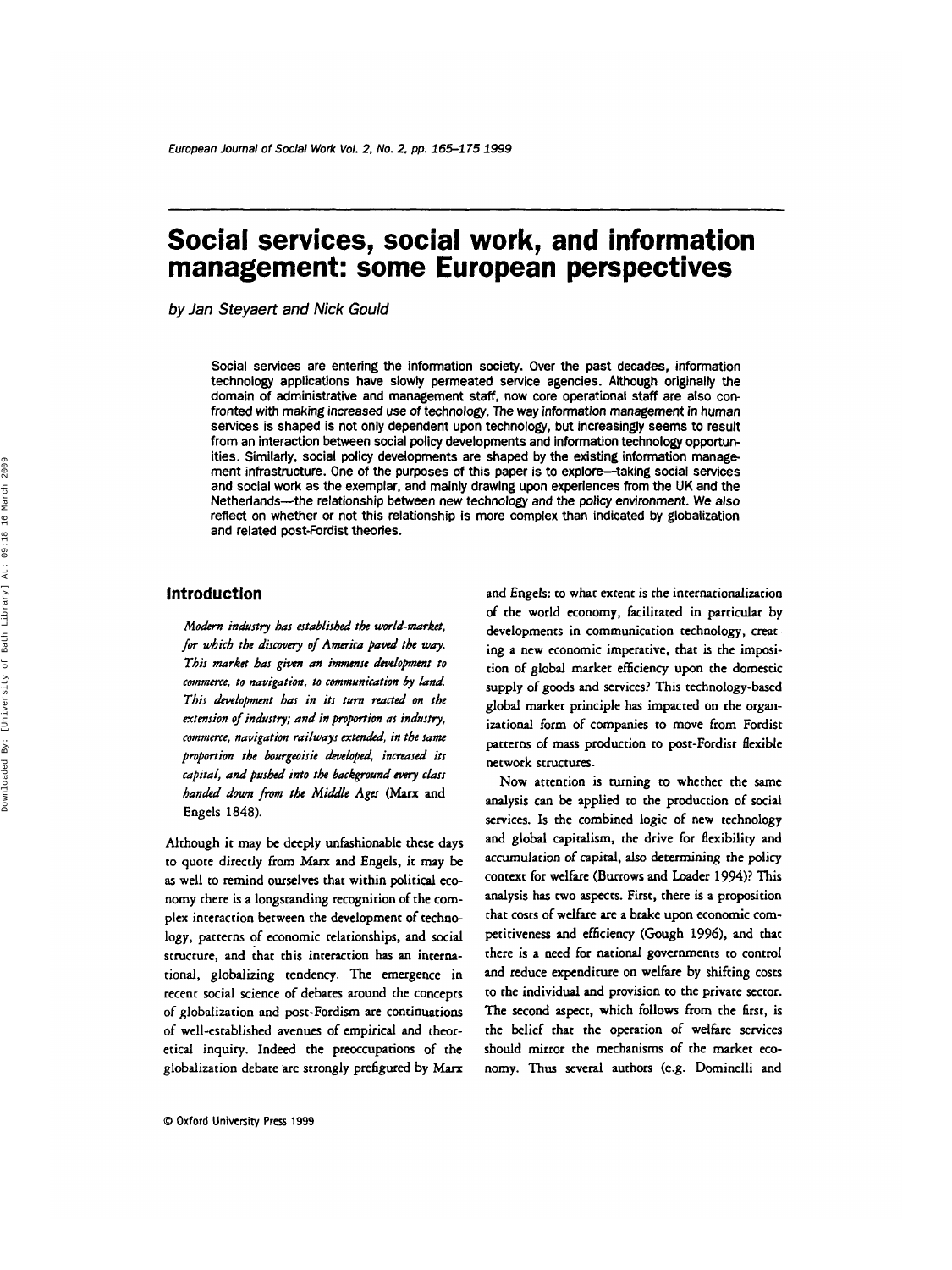Hoogvelt 1996; Ferge 1997; Trevillion 1996) argue that technologization, globalization of the world economy, and the shift to consumption-led post-Fordisc forms of organization are producing specific changes in the production of social services. In summary chese changes include:

- 1. the repositioning of professional social work within the control and delivery of services;
- *2.* the **espousal** of demand-driven (or 'needs-led') **ser**vice development;
- 3. the introduction of markets, separating the commissioning and supply of services; and
- 4. rhe realignment of the state in relation to the provision and regulation of services.

**Ic** is not our intention in this paper to offer a specific critique of these theories of cechnologization and globalizarion, but to draw attention to the fact that they have important implications for developments in information management in social services. Furthermore, instead of accepting a technological dererminism which is pessimistic in its implications and demonizes informarion and communication technology, are there grounds for conceptualizing a more complex, though still critical, understanding of the relationship between technology, information management, and the capacity of social services to respond to need? **Our** definition of information management is thus nor limited to the narrow technical questions of information technology implementation, but covers the broad combination of technology and methodology (computer-based or otherwise) to support the collection, storage, processing, retrieval, disrriburion, and management of information (Gould *1996).* For most agencies this will encompass management information systems, client information systems, resource directories, and financial and planning information systems (Riley and Smith 1997).

Our analysis is based on our participation in an international comparative study which we conducted recently (Sceyaert **et** *al.* 1996). This was a country-bycountry case-scudy analysis of a sample of countries from around the world, including from Europe: Belgium, Finland, Denmark, Germany, Greece, Ireland, the Necherlands, Romania, Russia, Spain, and

the United Kingdom. For each country **a** case-study was prepared following a comparative **framework**  which identified **as** the main dimensions of information technology implementation in the human **ser**vices: the social policy context and organizational development of services; information **for** citizens; vocational education and training; and provision of services. This paper deveiops one dimension of this framework and unpacks the synergy between policy, organization, and information technology. This reanalysis is supported by the authors' extensive research and consultancy experience in **Europe.**  Taking Belgium, the Netherlands, **and** the United Kingdom **as** our primary examples we will reconsider some of the main foci of the social policy debate and their relation **to** information management: namely, the repositioning of social work; demand-driven care; the markecization of care; and the retreat of government. These four ingredients seem to dominate the current agenda of social policy as it relates *to* social services. The extent to which each dominates the social policy agenda differs from country to country, bur they are common challenges. Neither does any of these developments stand on its own. There is a complex and dynamic interaction between them which reinforces their impact on social services.

# **The repositioning of social work within social servlces**

The repositioning of social work has two aspects: a greater reliance on informal care and a general deprofessionalization of social work-greater subjection to managerialisc direction, control of discretion through procedural diktat, and increased delegation of tasks to social care workers with lower levels of qualification, status, and income. **A** benign interpretation of this process is that care can be given more appropriately and flexibly by those closest to the home or community environment. This sentiment can be identified in the UK conrext in the Barclay commictee's review of social work ('it is difficult to overestimate the importance of the social care that members of communities give each other' (Barclay 1982))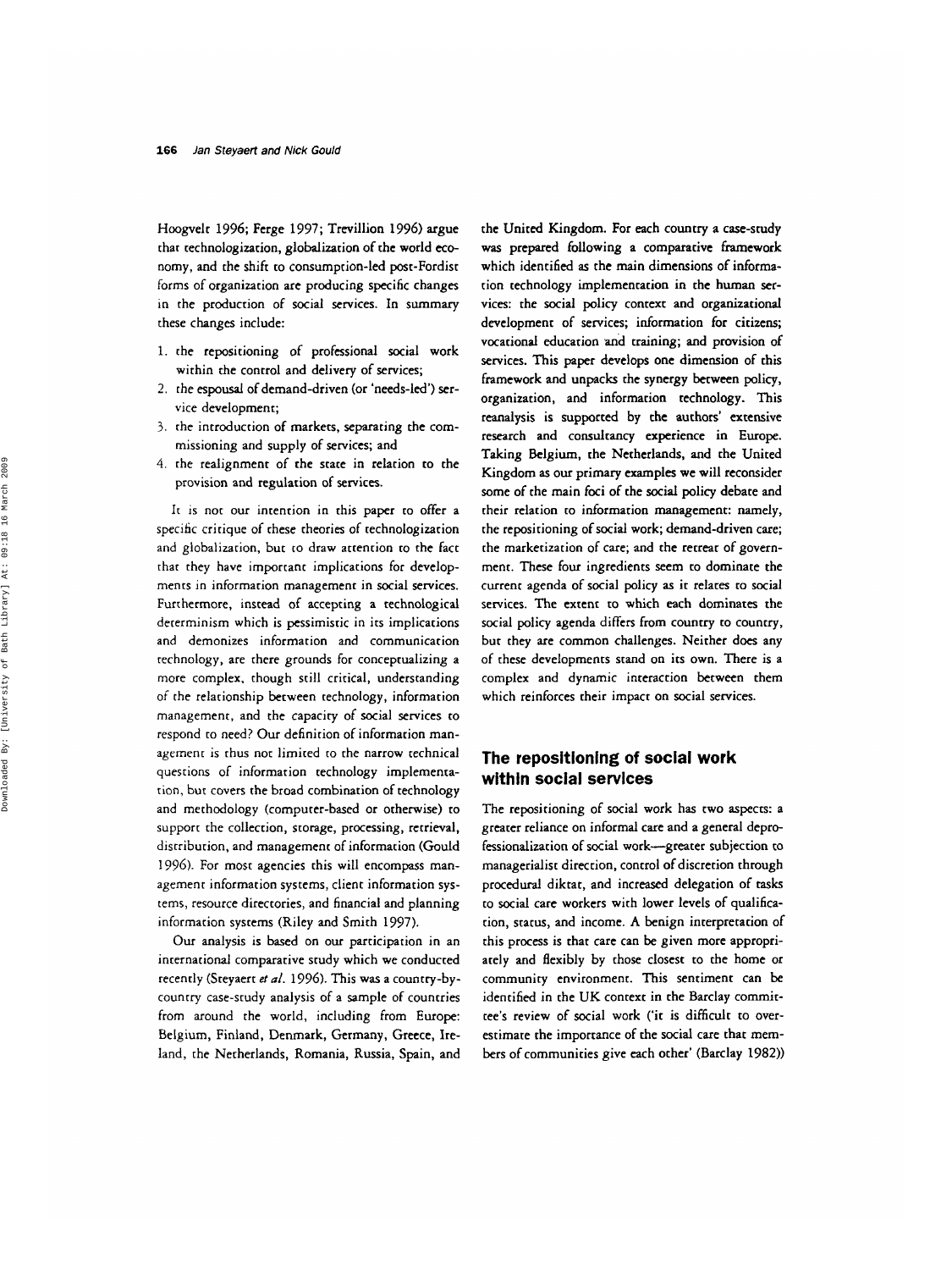and is taken forward in the subsequent framing of community care policies. A more critical view has to be that this is part of a broader cost-cutting agenda: faced by fiscal crises and escalating welfare costs, the burden of care had **to** be shifted by the state towards voluntary and informal (predominantly women's) provision ['the recommendations (of the Barclay report) were made in a political climate which had **as** its aim the reduction of state intervention into the lives of individuals' (Orme and Glastonbury 1993, p. 2)].

Although we have instanced the UK here, chis is clearly an international trend. For instance, Flemish social policy was recently (1993) extended by an official regulation identifying the rights and duties of care volunteers. In the Netherlands, central government has created new funding and organizations **to** support families taking care of their dependent relatives. Similar organizations supporting or caring for volunteers and informal carers are mushrooming across Europe. This delegation of care tasks to **less**  qualified personnel, and the routinization of tasks previously involving professional judgement, also seems to be linked to the emergence of competencebased training to replace more critical and analytical professional education (Gould 1996).

The deprofessionalization of social welfare has several implications for information management. A substancial deprofessionalization of social welfare is likely to result in reduced availability and accessibility of social welfare information with detrimental effects for long-term planning and equitable resource allocation. Unpaid carers will not, for understandable and practical **reasons,** give the same priority to structured and standardized information gathering **as**  social services employees. Grandparents taking responsibility for the daycare of their grandchildren, adults nursing their own disabled child or a dependent parent are just a few examples of important (and often appropriate) non-professional care. However, each is also a situation in which information cools such **as** client **files** or statistical returns will be nonexistent. Hence, policy-makers will have to rely to a greater extent on compensatory surveys and research.

The centrality of information and information

management to contemporary and future social work is something which is problematic for the prevailing professional culture. **As** Prince's research has shown, recording and information gathering is traditionally perceived **as** tedious, of little relevance to direct **ser**vice delivery, **and** a distraction from **expert** practice (Prince 1996). Implementation of information technology **has** similarly encountered problems of professional resistance, is seen **as** the domain of technicisa, a tool of behaviourism and managerial control, rather than a medium which reflects the values of the organizational context within which it is located (Phillips and Berman 1995). However, deprofessionalization of social care actually resulcs in a need to be more pro-active in seeking and recording service information and referral information (who provides what care to whom, where, and when). The traditional **scope** of this information will have **to** be expanded beyond the formal organization-based care providers. Information on volunteers and self-help groups will have to be included. Intake workers will have to gather more substantial informarion about the social network in which the client or patient is embedded. Within a context of care provision through a mixed package of care the exchange of clinical and administrative data between professionals becomes increasingly important and sensitive. One care provider will only provide part of the care, and will have to be able **to** rely on and be informed about what others have already provided.

Aggregated social welfare information will have to reflect changing information needs. Statistical returns, in order to become or remain useful, will not only have to cover care provided by professional carers, but also that provided by others. Policymakers will have to face the fact that, even more than is already the case, the picture generated by statistics will cover only part of social welfare care. *As* we have mentioned, this repositioning of professional and informal care is an **aspect** of the shift from institutional to community care. This development will lead **to** an increased need for low- and hightechnology assisrive technology that supports people's independent lives including alarm systems,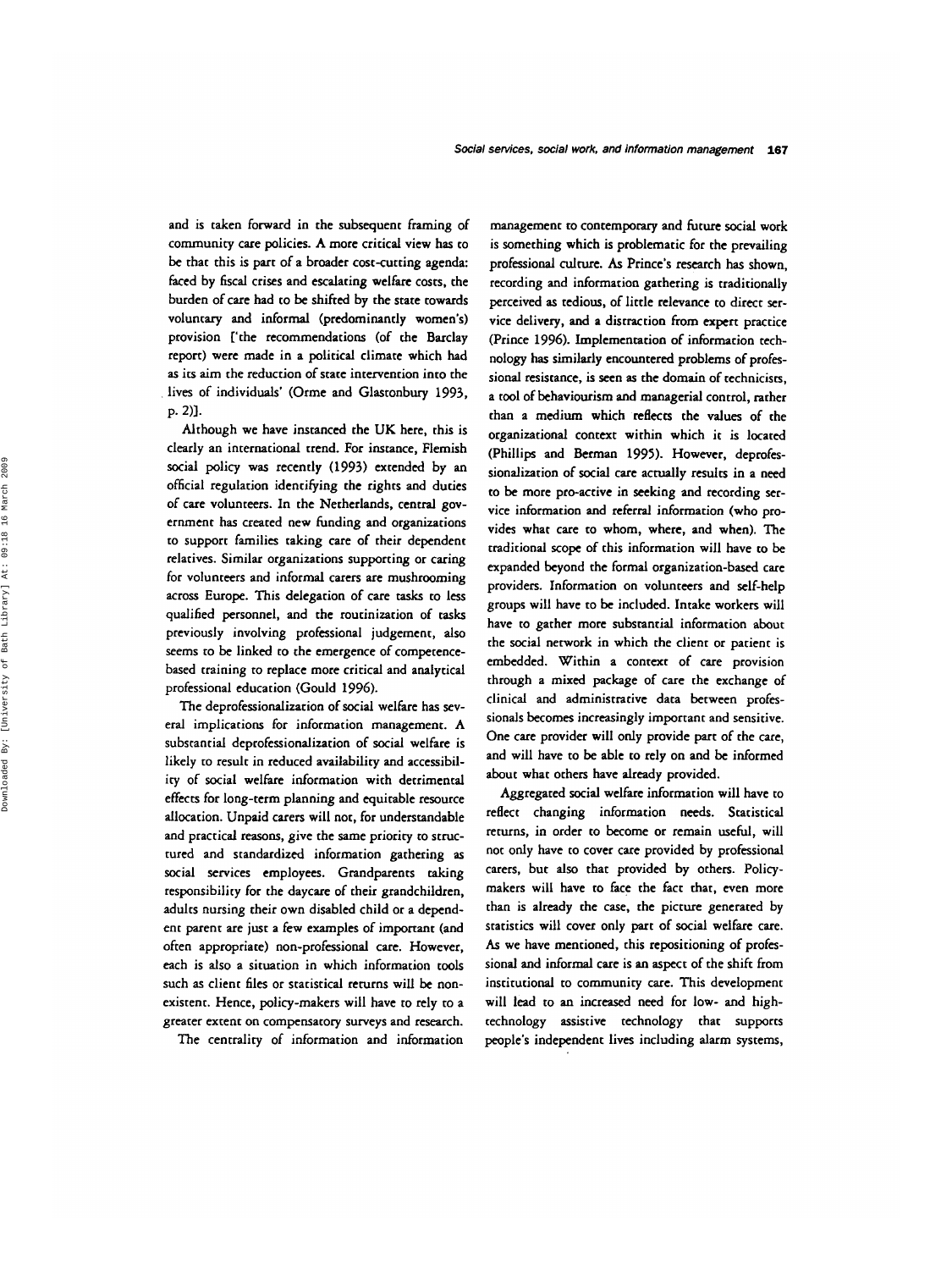mobility aids, and home adaptations (Stcyaert and Gould 1996).

#### **Demand-driven care**

An often-voiced critique of the organization of welfare service provision is that the fragmented structuring of agencies according **to** social problems (an agency for child abuse and neglect, another for childcare, another for family help, etc.) results in supply-driven care, by which we mean **patterns** of service determined by agencies (suppliers) rather than deriving from identified demands or needs of service users. For the service **user** this results in less flexible and possibly less appropriate care, but the supposition has been that supply-driven or needs-led care will result in higher levels of care delivery than is strictly necessary or economically efficient. Whether this is a valid assumption is unclear, but it *is* safe **to** assume chat the yearly level of a care agency's funding in a supply-driven care system is more subject **to** political and power interactions than to the estimated needs for their services. The sensitivity of and press interest in its work area **was** and still is often more significant **to** a care agency's funding than the number of clients or referrals.

In order to reduce the shortcomings of supplydrivcn care, social policy across Europe favours initiatives rhac strengthen demand-driven care. For example, this includes reduction of the fragmentation of service providers by stimulating cooperation, one-stop offices that regulate the intake and management of care, and more rational resource allocation strategies reducing the level of possible discretionary power of civil servants or politicians.

Demand-driven care has, compared **to** supplydriven care, a number of implications for information management. At the policy level, it results in a need for information on social needs and its distribution across population and geographical areas. For some services, such as clinical social work or child abuse protection services, this is complex, **as** these needs are nor easily measurable. Under these circumstances, projected estimations of needs will be needed, based on theoretical or empirical relations between needs and more easily measurable variables

or historical data on previous care delivery. For example, when the Flemish child and **abuse** centres started receiving government funding for their **work**  in the mid-1980s. the amount was equal for all Flemish provinces. Later this allocation **was** refined, taking account of the population between the ages of 0 and 18 in each of rhe provinces and their previous case-loads.

Such information on needs led to a revitalization of the social indicators movement and coding and classification systems in the social policy field (Sceyaert *et* **a/.** 1995). It also resulted in a substantial amount of academic literature outlining the methodology and pitfalls of such an approach (Albert and King 1996; Berman 1992; Gould and Wright 1997). This development **was** taken forward due to the availability of accessible mapping software and the abundance of personal data, made available through the automation of various administrative processes in human services (including government agencies). The potenrial for this approach is **to** shift service planning and commissioning towards longterm strategies to meet need, and away from shortterm expediency and crisis management of service development. The continuing imperative is to make sure that che voice of service users is heard through participation in the planning process, **to** ensure that it is not only normative professional definitions of need which are promoted.

At the agency level, we see the development and implementation of front office-back office scenarios, with experimentation with intranet and knowledge**based** systems. The one-stop front office (i.e. community-based reception areas providing single-point access **to** multi-agency services) potentially provides the client or patient with a coherent package of care, making the organizational structure of the back offices transparent for the end-user. **As** the frontoffice **staff** need broad generic **skills,** they are being equipped with powerhl information and referral databases that may even include some artificial intelligence. It is unclear at the moment what the influence of these information technology applications may be on the practice of **staff,** particularly the discretion of 'street-level bureaucrats' (Lipsky 1990). It will be important to monitor that such systems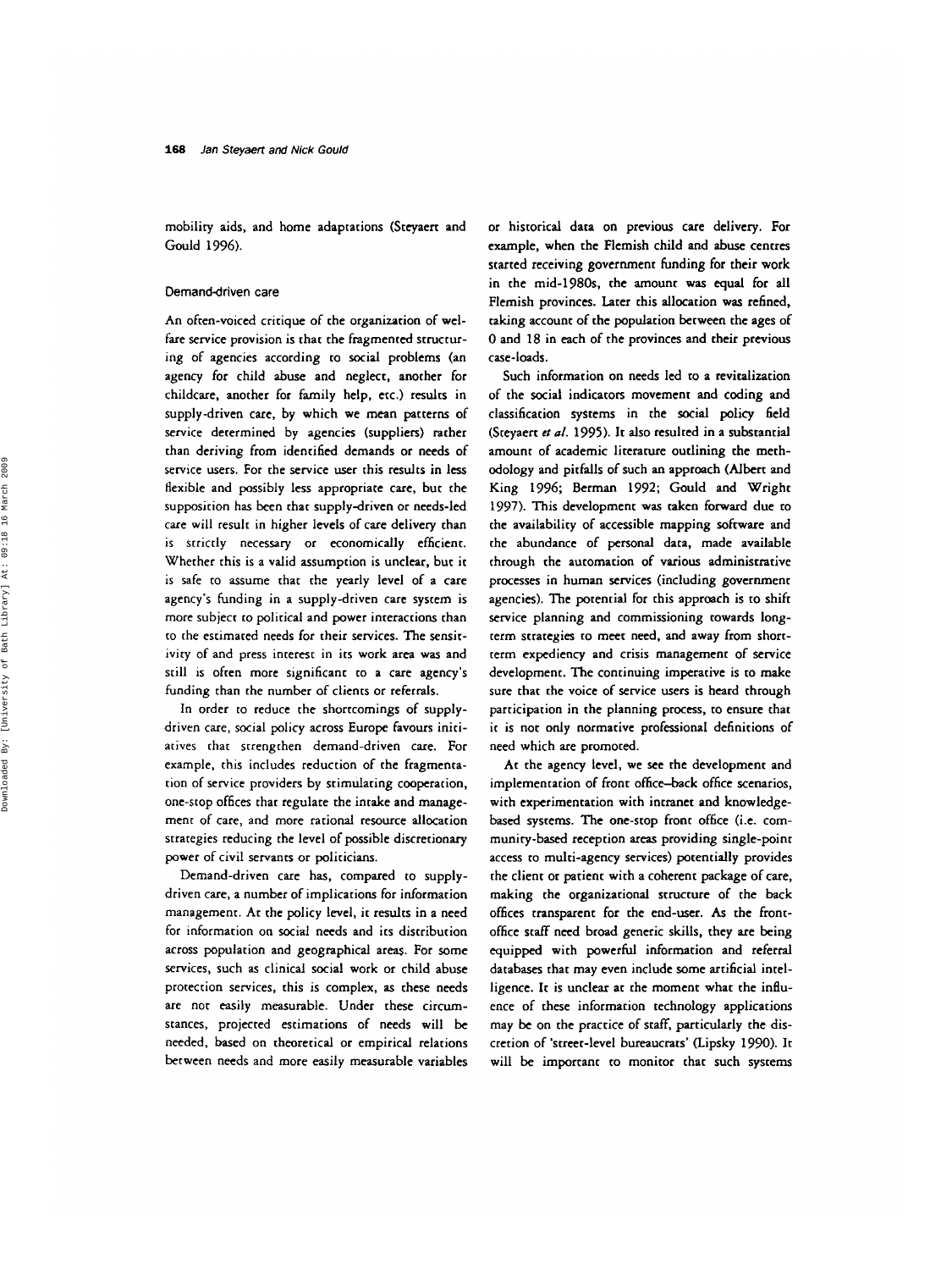enable service users to be genuine end-users and that they do not become the powerless objeccs of artificial intelligence systems which merely reinforce craditional modes of professional power and discretion.

For the service user a demand-driven social policy has different information management consequences. If the user can bring influence to **bear as** a consumer in the care process, it is to be expected that chis person will shop for **best** value and buy services from different care providers (this is an ideological freemarket characterization of the service user **as** consumer-the reality for most marginalized and disadvantaged service users is that 'choice' is highly constrained). **As** such, there will no longer be a central organization that holds the individual client record. Consequently, the need arises to establish information management tools that allow sharing of information across organizational boundaries: examples would be smart cards holding patients' (administrative and/or clinical) data, or a crossroads database **as** is **used** in several social security systems. This raises particular requirements-returned to in the later discussion-for agencies and user-led Organizations to work towards shared definitions or a **glossary** of care terms **to** enable information transfer (van Yperen 1996) not to mention more sophisticated regulation of access to and privacy of data (Glastonbury and LaMendola 1992).

## **The marketlzatlon of care**

A significant element of the influence of neoliberalism on social policy has been the introduction of the market **as** a model for the organization of social services. Its attractiveness is that it supposedly results in the optimal efficiency-effectiveness ratio (Adam Smith's invisible hand) due to competition and active scrutinizing behaviour by purchasers. A key aspect of the implementation of the market model in social services is the introduction of purchaser-provider relationships and the emergence of care management **as** a method for rhe commissioning and delivery of services. A definitional distinction needs to be made between the North American usage of the terms 'case management' (reflecting a tradi-

tional professional **social** work concern with clinical casework) and 'managed care' (corporate--often **insurance-based-delivery** of care), and the European concept of 'care management'. Care management connotes the overall management of the care process including coordination of the care process, management of care budgets, making purchasing arrangements, and allocating resources; all of which go some way beyond the conventional remit of social casework. **As** we have already indicated it makes assumptions about consumption and choice within the quasi-market of social care which do not merit critical scrutiny (Sheppard 1995). Nevertheless, within the UK, the thrust of government guidance has been that local authorities should separate clearly the purchasing and provision of services. Other West European countries such **as** the Netherlands have pursued a similar policy.

There is neither a proven model, nor a statutorily prescribed model, for achieving such a separation. There could be within a social services organization a central strategic purchaser, or there might be an internal split at another level within the organization, or there could be an organizational separation with a strategic purchasing authority buying in **ser**vices from external providers, including for-profit organizations. Some scenarios go further and devolve budgets to professionals (e.g. the GP fundholding experiment in the UK (Glennerster *et a/.* 1994)) or to those in need (e.g. the person-based budgets for the disabled in the Netherlands). Free-market liberals suggest the introduction of vouchers, implicitly hoping for a substantial failure in cake-up rates. All these scenarios have in common the aim of creating a market (an internal market, quasi-market, or other variations of it) with vendors, although this has not been accompanied by a redistribution of purchasing power **to** support the participation of users **as** consumers.

In the UK the preference of the Conservative administration was clearly **to** reduce the role of local authorities to strategic purchasers with independent agencies providing services. Because of the autonomy accorded to local authorities there has **been** differentiation in the approaches taken, but the general evidence is that departments have progressively moved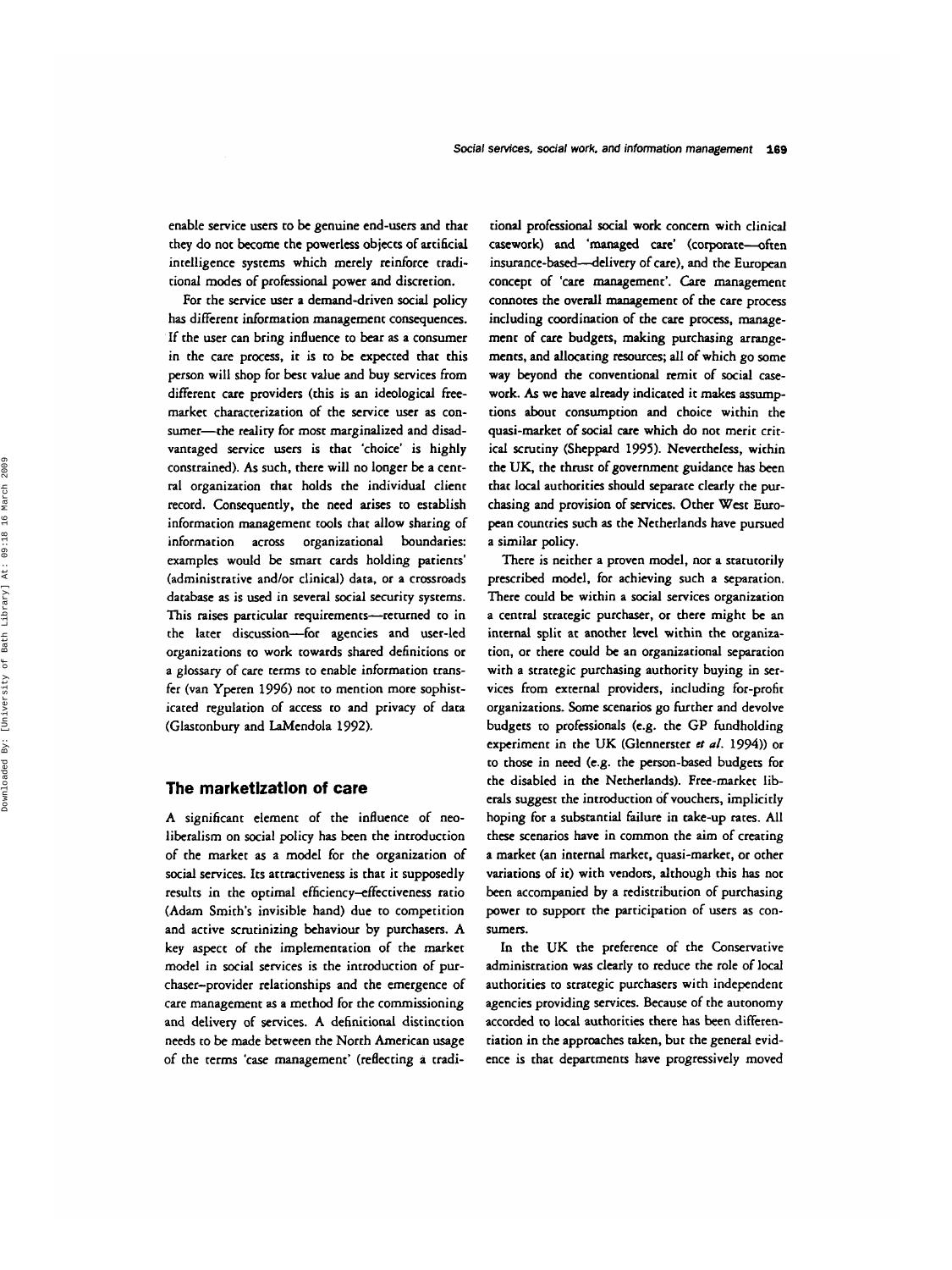cowards this deeper separation of functions between a residual public purchasing authority and external providers.

In the Netherlands, there **seems** to be a preference for segmentation of the care **process across** different organizations and professions, with some acting **as**  strong gatekeepers for che services of the ochers, for example the whole youth care service has been reorganized and will subsequently be influenced scrongly by the regional 'youch care bureaux'. These take care of the intake, assessment, and care-matching *seg*mencs of the care process and act **as** powerful gate**keepers** to other residentid or non-residential youth care. Similarly, local authorities were recently entrusted with the gatekeeper's function in cerms of home care and long-term residential health care. Powerful groups are currently calling for the general practitioner co become a gatekeeper for mental health care.

The capacity to operate a care-management system, whatever its specific configuration, requires information and information management systems that were neither needed nor available within rradicional public-sector organizacions. Traditionally, in social services no one knew how much any form of intervention cost or how much of it was being provided. *Care* management requires knowledge of unit costs, and full service costs. *As* Orme and Glastonbury idencihed, care management requires an information system which provides: financial information to devolved budgets and costs for individual packages of care; a resources database giving up-to-date information on providers of services; assessment of individuals' needs; details of individual care packages; budget details for individuals, with a record of current expenditure; and availability of specific services (Orme and Glasronbury 1993).

The research suggests a mixture of positive and negative effects of information cechnology usage in this *area.* Although budget transfers create large invoicing tasks which have made great demands upon IT-based financial syscems, the implementation of such systems, 'provides more coherent thinking about purchasing for particular client groups and **also** enables service purchasers to effect service alcera*rions* by requiring alreracions in one area in order to secure expansions in another' (Lewis and Glennerster 1996, p. 83). In the United Kingdom different authorities were at different stages in the development of informarion systems at the poinc of the introduction of community care in the **early** 1990s, and consequently there has been **a** great deal of differentiation in responses **to** the management of the information demands of care management. Some have opted for comprehensive solutions replacing all previously existing piecemeal systems, while others have opted for incremental adaptation and innovation. In both scenarios there are what Lewis and Glennerster have called 'second wave' changes **as** new systems are iteratively refined to make them more relevant and user-oriented (Lewis and Glennerster 1996, p. 95). Whatever the specifics of an agency's system. the universal experience is that the provision of services is a process that is increasingly information-driven.

The deregulated welfare state, with budgets devolved to the level of citizens, assumes that individuals will be able to make informed choices about the range of alternatives open to them. However, research into community care shows that the exercise of choice in this sphere is characterized by very high levels of uncertainty (Baldock and Ungerson 1994) and potential reinforcement of patterns of social exclusion (Moore 1997). People are unclear **about**  who is responsible for the provision of particular services, for instance where responsibility lies for providing long-cerm nursing care becween social services, health authorities, family doctors, etc., what the criteria of entitlement might be, or what the options are for the delivery of care. The normative theory of a **free** marker in welfare assumes a situation of perfect choice underpinned by **a** free availability of information about rhe full range of options. The reality is highly differenciaced levels of access to information between the information-rich and information-poor, which is highly correlated with other bases of social exclusion, such **as** class and ethnicity (Steyaert and Gould 1997). Applications such **as** welfare-benefic calculations systems might address this differential non-take-up of entitlements.

Similarly an unintended consequence of the creation of social care markets is that it potentially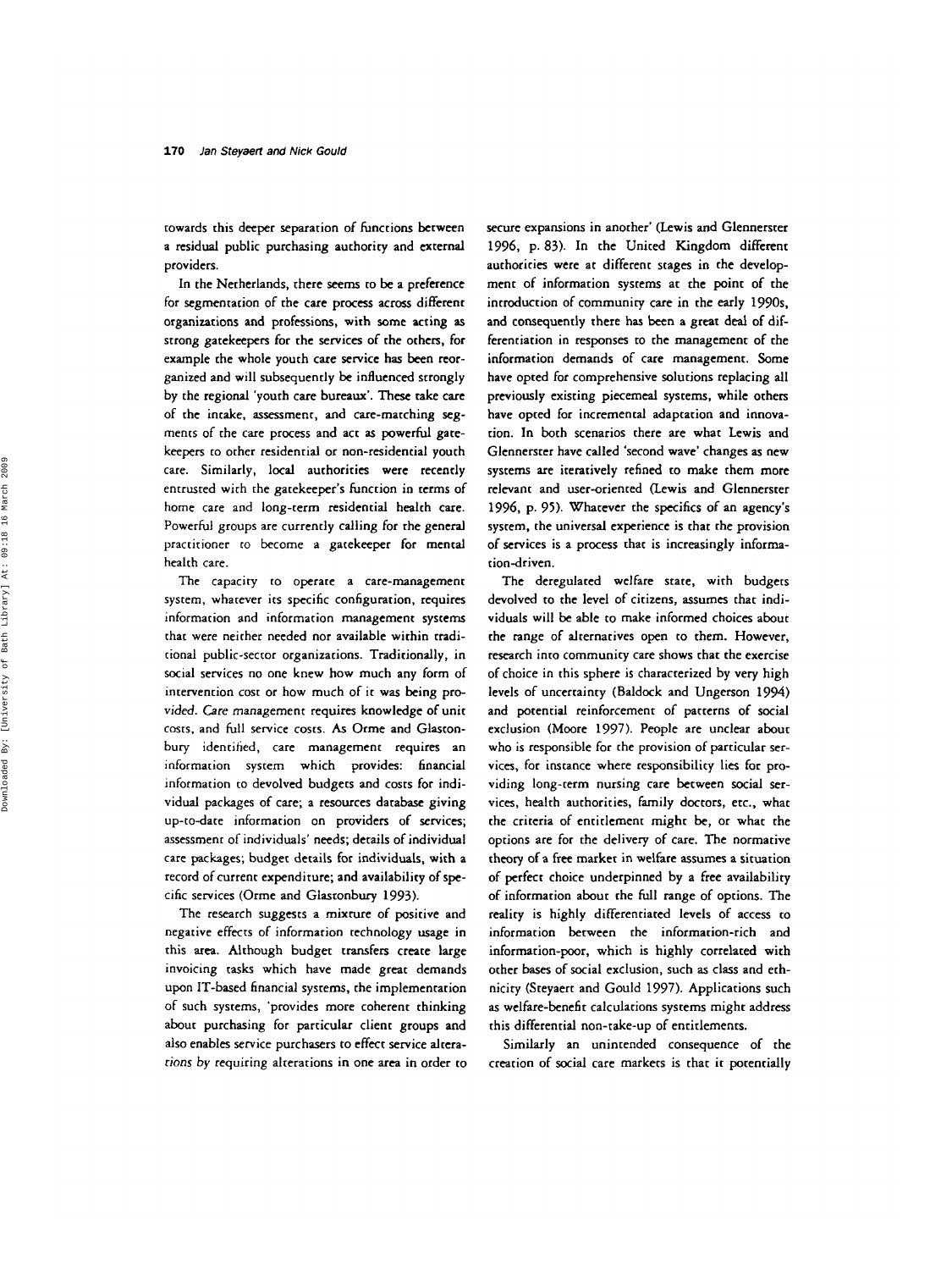creates a commercial value for the information contained in client **files** for agencies. Apart from their conventional clinical and administrative value, client data become an important business resource that allow the agency to develop **users'** profiles which could be distributed and marketed (for instance domiciliary care information about future demand for residential care); again the technology creates an area of activity requiring regulation.

Care management that includes the segmentation of care across different organizations creates important gatekeepers who monitor and control the 'point of entry' into funded service provision. Technology can interact with organizational structure **to** reinforce the power of such individuals (Scarborough and Corbett 1992). Providers and policy-makers consequently have a great interest in scrutinizing the professional knowledge and decision-making processes of chese gatekeepers. For example, in the experiment with GP fundholding carried out in the UK, this resulted in fake patients visiting GPs to check on their integricy and professional competence *(Sunduy Timu,* 18 August 1996). Consequently, substantial research and development work is carried out to formalize and validate new and existing methods of assessment and care matching. Although early efforts have resulted in the development of automated assessment tools (Bloom 1992; Nurius 1990), there is little evidence of widespread implementation of these instruments in agencies. However, protocols for care provision are being developed in several human services, such **as** psychiatry and health care. Within social services, this development is limited to experiments and initial tests. Protocols formalize and validate the actual service provision and may lead the way to renewed interest in clinical expertise software, notwithstanding the poor results of expert system development in the 1980s.

# **Retreating government**

As outlined in the introduction to this paper, governments have repositioned themselves in respect to their responsibilities for the welfare of citizens. Governments have retreated from the welfare state by limiting budgets for welfare, by leaving social service provision to others (funded, commercial, or voluntary carers) and by retreating from the social policy arena. *As* governments move away from universalistic social policies and the provision of safety-nets for citizens who meet adversity, so the responsibility for making provision against misfortune is shifted to the individual. At the normative or ideological level this has been juscified by governments in terms of the competitiveness argument (Gough 1996), i.e. chat the burden of welfare spending handicaps economic flexibility, but also **by** making a moral case that consumers of welfare should be free to exercise choice rather than receive monopolistic services from the 'nanny state'. *As* Klein and Millar have argued, this constitutes one of the major normative trends in social policy during recent decades. the shift from top-down provision towards individuals constructing their own mix of services from the public and private sectors (Klein and Millar 1995). Generally, chis has resulted in **a** lowering of the coherent, state-provided 'safety-net' and a myriad of self-service social policy options which citizens can select and pay for (although for the many without purchasing power the choices remain scarce or non-existent).

Although there is an orthodoxy which states that this is an effect of neo-liberal political dominance in the 1980s, that the liberty of the individual to choose is paramount, it is clear that the left had also moved away from collectivist solutions towards a view of empowerment **as** a guiding principle of welfare which included the right to choose. What has emerged is a synthesis between a modified welfare state incorporating internal or quasi-markets, and an expanded independent (incorporating private and charitable) sector. This is a picture which applies broadly across a range of public services, but particularly in the health and social services fields. For some countries, it implies a major shift from the past, for others it is a redefinition of an already existing welfare infrastructure based on subsidiarity.

Although social policy analysts have begun to respond to this new paradigm, in particular the need to refocus from a concentration on the behaviour of elites in the policy process towards the decisionmaking behaviour of 'consumers', there has been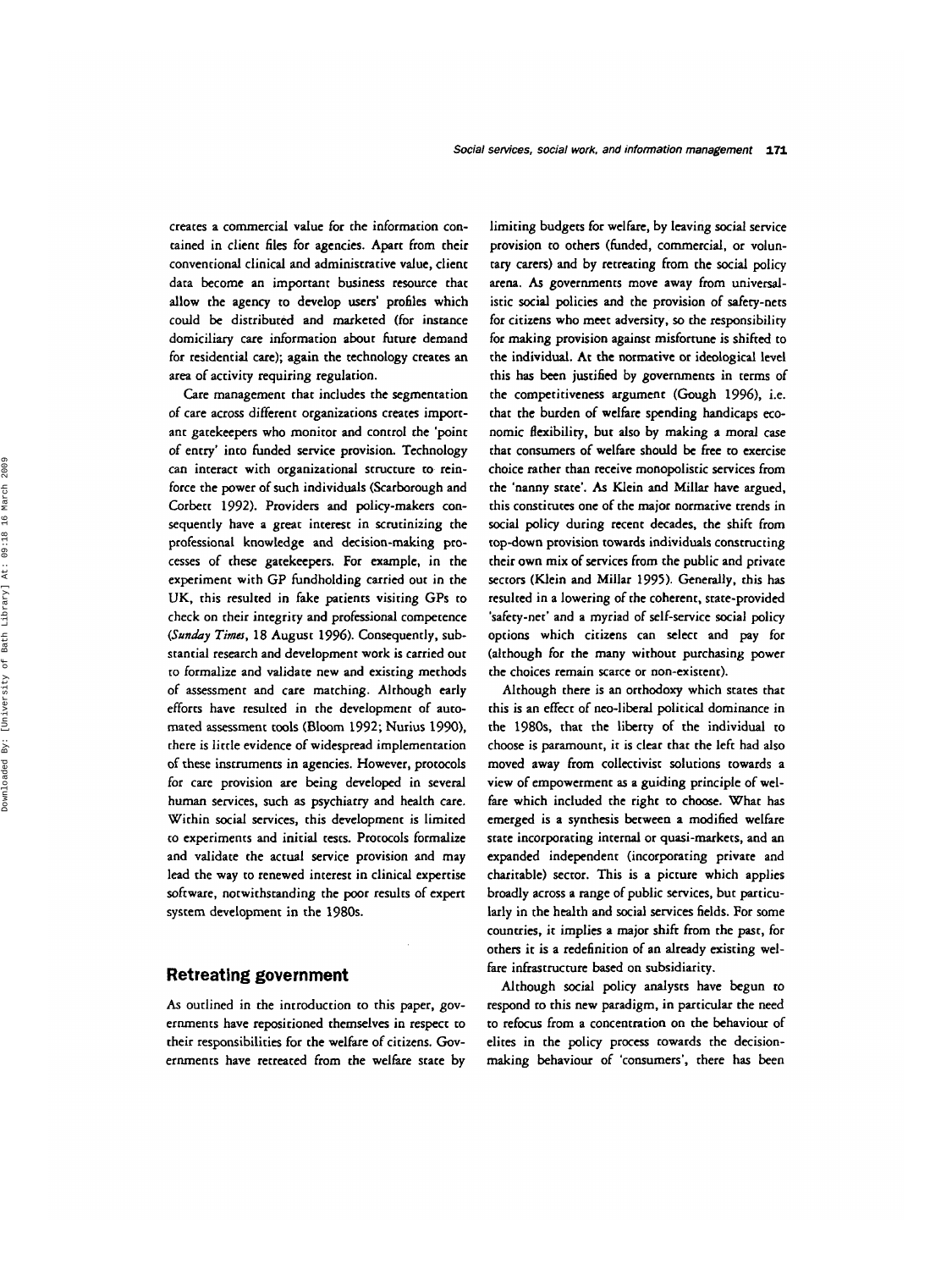little attention **as** yet given to the informational implications of this shift. And yet there are at least rhree levels at which information management in social services will change **as** a consequence of recreating governments.

The **fist** implication involves the information flows between care providers and government. **As**  government (at all levels) retreats by making less provision, there is a growing need for structured information exchange between private care providers and government, e.g. previously the Dutch ministry of welfare had no need for proper reporring on employment in social welfare, because its position as employer generated any necessary person-power data. Now, these budgets are devolved to the level of local authorities and rhe central ministry is left with a new and growing informarion need chat results in an increased flow of statistical information from service providers to government. The need for information through social service statistics will expand proportionately with the distance between government and the care provider.

A second informational implication of retreating government is the issue of regulation. Not only does the state rerreac by limiting the welfare budget and being less involved with care provision, it also becomes a different actor in the social policy arena. Here, however, we see contradictory tendencies. In the UK, **as** the state comes ro provide fewer and fewer services, ic becomes more involved at the regulatory level. **Ic** is well documented that the reduction in numbers of civil servants and direct employees of **local** government has been accompanied by an exponential growth of public employees working as part of inspectorial and regulatory agencies (Day **ct** *af.*  1996). In ocher countries (such **as** the Netherlands or Flanders), the contrary happens. The state not only devolves budgets to lower government levels, but **also** becomes **less** regulatory by leaving more to the autonomy and self-regulatory capacity of the agency or professions. Both countries mentioned have in recent years adopted starures on the quality of social services in which no quality parameters are described except for the obligation for each agency to have a quality policy and quality improvement tools.

Thirdly, the increasing differentiation and frag-

mentation of care-giving creates highly complex issues for the commissioning and strategic planning of services. Although market principles have been introduced into human service provision, **as Le**  Grand and others have argued these have been quasimarkets within which central and local government retains a purchasing and commissioning function. The free operation of the market is constrained by a residual state responsibility towards ensuring a distribution of services that is **assessed to** relate to need or demand. Traditionally, planning for services has been based upon normative methodologies, that is a calculation of neceSSafy service levels expressed **as** a proportion of the total population (e.g. number of residenrial care **beds** per thousand people). **This** is generally calculated using epidemiological evidence combined with information about patterns of demand (Gould and Wright *1997).* **As** users of **ser**vices follow increasingly individualistic pathways through the care system, based on their particular do-it-yourself welfare mix, *so* a population focus for planning becomes increasingly difficult to achieve (Pollock and Godden 1997). **Those** using publicsector services are likely **to** become atypical of the total population of services users; adverse selection operates by which there is a concentration within those services on people with complex and expensive needs, whilst those who can afford private care and particularly those with **less** complex needs **are** more likely to make use of the independent sector. Presuming that commissioning authorities will have fewer data relating **to** users of independent service providers, it becomes increasingly difficult **to** generalize from data about known public-sector users and more difficult to interpret variations in demand for services. Increasingly, social service agencies are having to develop methodologies and information systems which can accommodate and compensate for these shifts in the social policy environment.

## **Concluslon**

This paper started by outlining the major challenges rhe social services face across **Europe** and cheir core social policy responses. We then described in more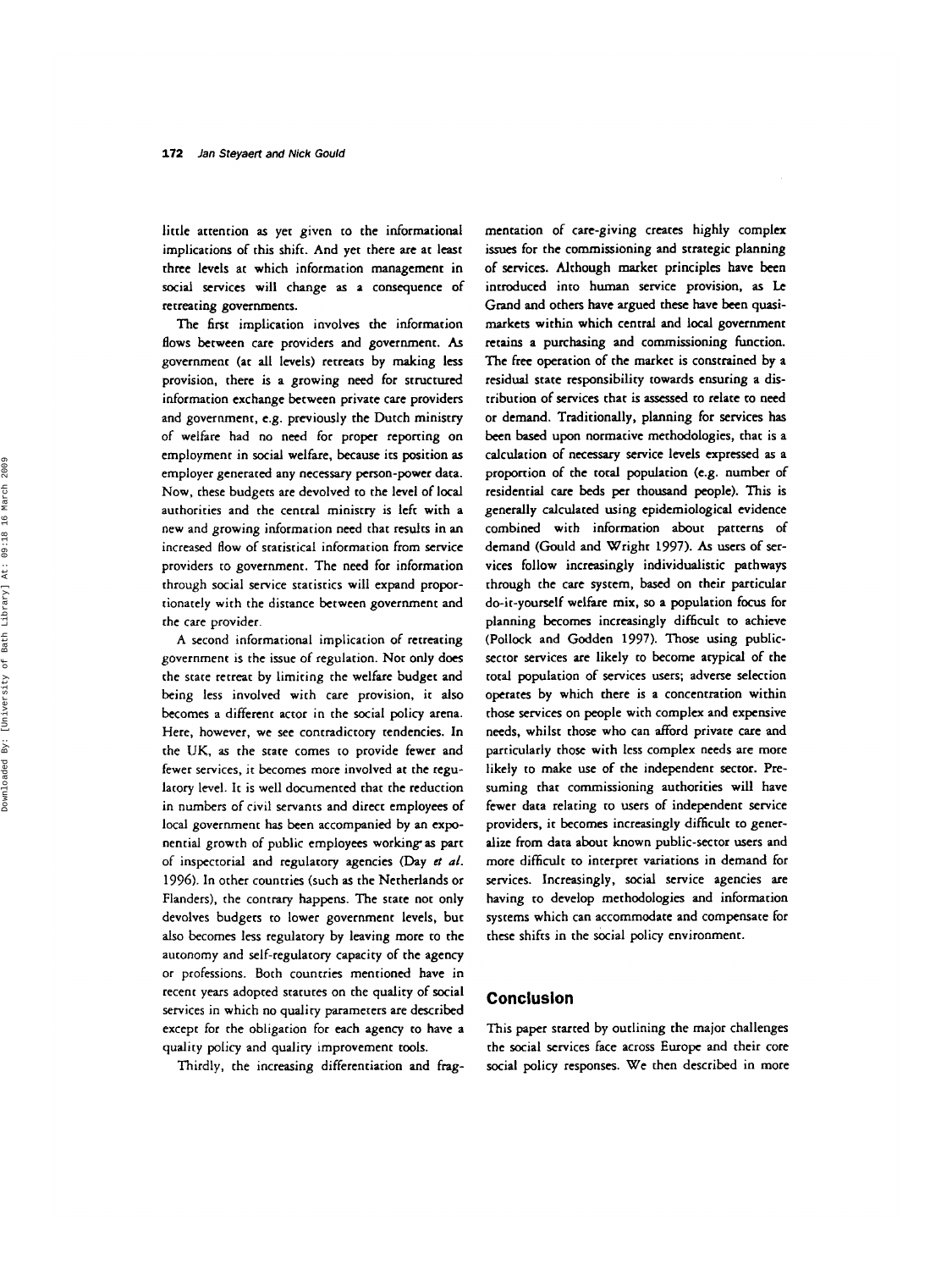detail each of the ingredients and the consequences they have or can have for information management in social services. The argument can **be** read at different levels. On a pragmatic, descriptive level, this paper provides an overview of the major current social policy developments in Western **European**  social services, **as** well **as** the major information management issues being faced. **As** such, it offers an elaboration of one aspect of the framework we **used** in our international comparative studies of information management in social services (Colombi *et al.* 1993; Qvortrup *et* al. 1992; Steyaert **et** al. 1996).

On a more generic level, we attempted to group social policy developments and information management developments together by suggesting a relationship between them. We already hinted that this is a complex and interactive relationship, certainly not uni-directional. As such, this overview allows for reflection about the relationship between social services and information management and some grounded crystal-ball gazing about future scenarios, some of which are described in the following paragraphs.

First, there is the need for more accessible, accurate, and reliable data on populations, needs, and care provision at national, regional, and local levels. This has a number of implications:

- Increased effort to gather, process, and **use** comparative social welfare statistics (Steyaert **et** *al.*  1995) *based* on clear definitions of personal social services.
- -Increased need for a common language across agencies and professions through coding and classification agreements.
- -More structured formats of client records and **files.**
- Establishment of dedicated offices in the area of social welfare, which can act **as** data warehouses and informarion intermediaries

*As* we have argued, whether described **as** post-Fordist or globalized, the fragmentation of services threatens the loss of a population focus to planning and commissioning of services at the local level. Given that there is a general convergence towards mixed economies of care across Europe, there is a

shared research agenda to develop methods of need assessment which can reconcile top-down service-led measurements of need, with bottom-up populationbased surveys of need.

The organizational rearrangements caused by *mar*ketization and segmentation of social care already result in increased intenst in the knowledge **base** of each care segment, especially the assessment procedures, evaluation of outcomes, and treatment protocols. It **also** brings into the **social** service arena a problem health care **has** already been addressing for *several* years: how to structure client data and information flows in such a way that they *can* cross organizational boundaries. The technology suppliers are eager and ready to introduce smart cards, but it is evident that this. problem requires approaches that go far beyond pure technology.

There is a need for clear articulation of the necessity for information management to be located in a value-based professional culture which actively promotes social inclusion, social cohesion, **equal** access to information, and broader participation in the development and implementation of information systems.

On a more theoretical level, our overview serves **as** a case that enables critical reflections on current debates about the impact of new technology and globalization (Kumar 1995). Several authors have usefully brought attention to patterns of convergence between organization and forms of practice in European social services. However, there is a danger that the globalization thesis can become a form of reductionism which obscures complexity in the process of change, and overstates the negative impacts of variables such **as** new technology. Rather than see 'technologization' **as** having a one-way effect on producing forms of social service intervention which are dehumanizing and deprofessionalizing, there is a need to appreciate the dialectical relationship between policy, organizational structure, and technology.

**As** we have argued, European social services are being shaped by national policies which reflect a concern with the impact of the global economy, in **par**ticular that efficiency should be raised by exposure to market forces *so* **as** to maximize competitiveness and flexibility. This is producing marketization of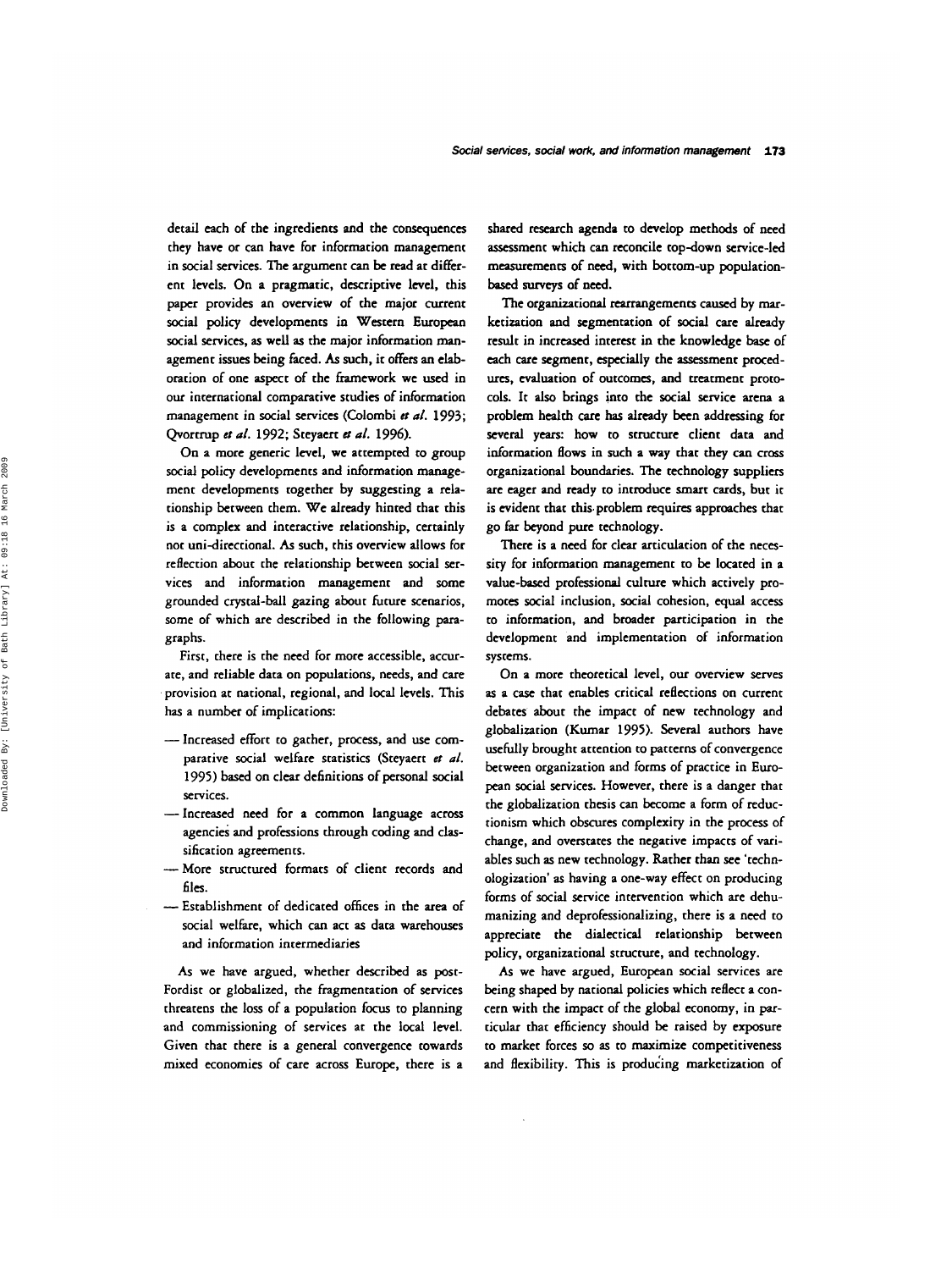social services **as** well **as** the implementation of new forms of professional intenention such **as** care management. These changes have the paradoxical effect both of requiring sophisticated information systems, supported by computer technology, to implement and manage the delivery of care, but at the same time the quality of information collected **by** agencies potentially **becomes** fragmented, incomplete, **and less** reliable. Technology thus becomes a **key**  resource, and information management a critical arena, for the development of forms of care which are both responsive **to** need at the local level, but **also**  shaped by information-based strategic planning and commissioning.

**As** social services become **less** 'Fordisc' in their structure-that is hierarchical and monopolisticbut instead arranged around core and periphery networks (James **1994).** *so* the role of information management **as** an independent variable **becomes** more apparent. The capabiliry of smaller, more specialist agencies to coordinate activities, and the ability of service users **to** access the facilities they need is likely **to** be closely related **to** the implementation of the kinds of integrated, flexible, networked, and userfriendly information systems which are made **pos**sible by the availabiliry of the internet, intranets, and groupware. Information managemenr and its technologies need to be analysed for their potentialities rather than simply assumed to be the servant of bureaucratic management.

### **Acknowledgements**

The authors are graceful for the helpful comments of **two** anonymous reviewers.

#### **References**

- Albert, **V.** and King, **W. (19%)** Allocating resources **for** child welfare services: **the effccr** *of* **a** cucloaddriwn approach, *Administration in Sa?d Wd.* **20.** pp. **61-77.**
- Baldock, J. and Ungerson, C. (1994) Becoming Consumers of Community Care, York. Joseph Rowntree Foundation.
- **Barclay. P. (1982)** *Said Workers: Tbeir Rde und Tush,* London, Narional **Institure lor** Social Work.
- Berman, Y. (1992) A decision support system in resource allocation: the political process in rational decision making, New *Technology in rbe Hmwn Smiw.* **6,** pp. **8-19.**
- Bloom, B.L. (1992) Computer-assisted psychological intervenrion: **a** miew **aod** commentary, *Cliniul Pqcbdogl Rrvinu,*  **12,** pp. **169-197.**
- Brewer, C **ad Lair. J. (1980)** *Can Said Work Suwiw?* London. Temple Smith.
- Burrows, R. and Loader, B. (eds) (1994) Towards A Past-Fordist *Wdfm* **Scrrrr? London, Roudedge.**
- **Calombi, D., Rafferry.** J.. **and Stey.cn,** J. **(1993)** *Hmm Savh*  and *information Tabnology: A European Perspative*, Antwerp, European Network for Information Technology.
- Day, P., Klein, R., and Redmayne, S. (1996) Wby Regulate? *Reg&ring Raihriul Cum fw EIhIy Pcoplr,* Bristol, The Policy Press.
- Dominelli, L. and Hoogvelt, A. (1996) Globalization and the technocnrization *of* social work. *Critiul Saw1 Policy,* **16,**  pp. **45-62.**
- Esping-Andersen, G. (1990) The Three Worlds of Welfare Capitalism, Cambridge, Polity Press.
- Eves, A. **and** Svcrlik. I. (&) **(1991)** *New Wdfm Mixa in Cun for tbr* **Wy, 1.** *In1&7im: Cztcbadwukiu, Hnnguy, Po&nd, Yugoslavia*, Vienna, European Centre for Social Welfare Policy.
- **Ferge,** *Z* **(1997) A** central European perspective on **the** social quality *of* Europe, in Beck, **W..** van der Maesen. **L..** and **Walker, A. (eds)** *Tbr Said Qnuliq of Em@,* **The Hague.**  Kluwer, **pp. 165-181.**
- Fixher, J. **(1978)** Does anything work? *Jovnwl of Social Smiu Rmb.* **1.** pp. **215-243.**
- Glasronbury, **W. and** LaMendola. *W. (1992) Tbe Intqrity 01 lntdligmc A Bill* **of** *Rigbts for rbe In/mution Age,* Basingstoke, Macmillan.
- Glennersrer, H. **and** Midgley. J. **(eds) (1992)** *Tbr Rudiul Rigbt und tbe Wdfm Stutc: An Intemutionul Assasnmt.* London. Harvester *Wheatsheaf*.
- Glennersrer. H., Mataganis, **M..** Owens, **P.** and Hancock. *S.*  **(1994)** *Iwplanmting GP Fundbddng: Wild Curd or Winning*  Hand? Buckingham, Open University Press.
- Gough, I. (1996) Social welfare and competitiveness, in Millar, J. and Bradshaw, J. (eds) Social Welfare Systems: Towards A Research Agenda, Bath, University of Bath/Economic and Social Research Council.
- Gould, N. (1996) Social work, information technology and the **port-Fordisc** welfare **srate,** in Glutonbury, *8.* **(4.)** *Dreunu*  and Realities: Information Technology in the Human Services, Helsinki. **STAKES,** pp. **21-34.**
- Gould, N. and Wright, J. **(1997)** Adding up **the sums:** population-based planning for unitary local authoroties, in Gould, N. **and Moultrie, K. (A)** *Eflattie Pdicy, Plrrnning und lniplemtnturim: Infmutitm Munugcnmr in Social Saviru,* Aldershot, Avebury, pp. **4E-61.**
- **Hood,** *C* **(1991) A** public managemenr **for all seasons.** *Pn6lii Administrution,* **69,** pp. **3-19.**
- James, A. **(1 994)** *Muttaging ro Cm: Pablir Savin und tbe Market,*  **London,** Longman.
- Klein, R. and Millar, J. (1995) Do-it-yourself social policy: